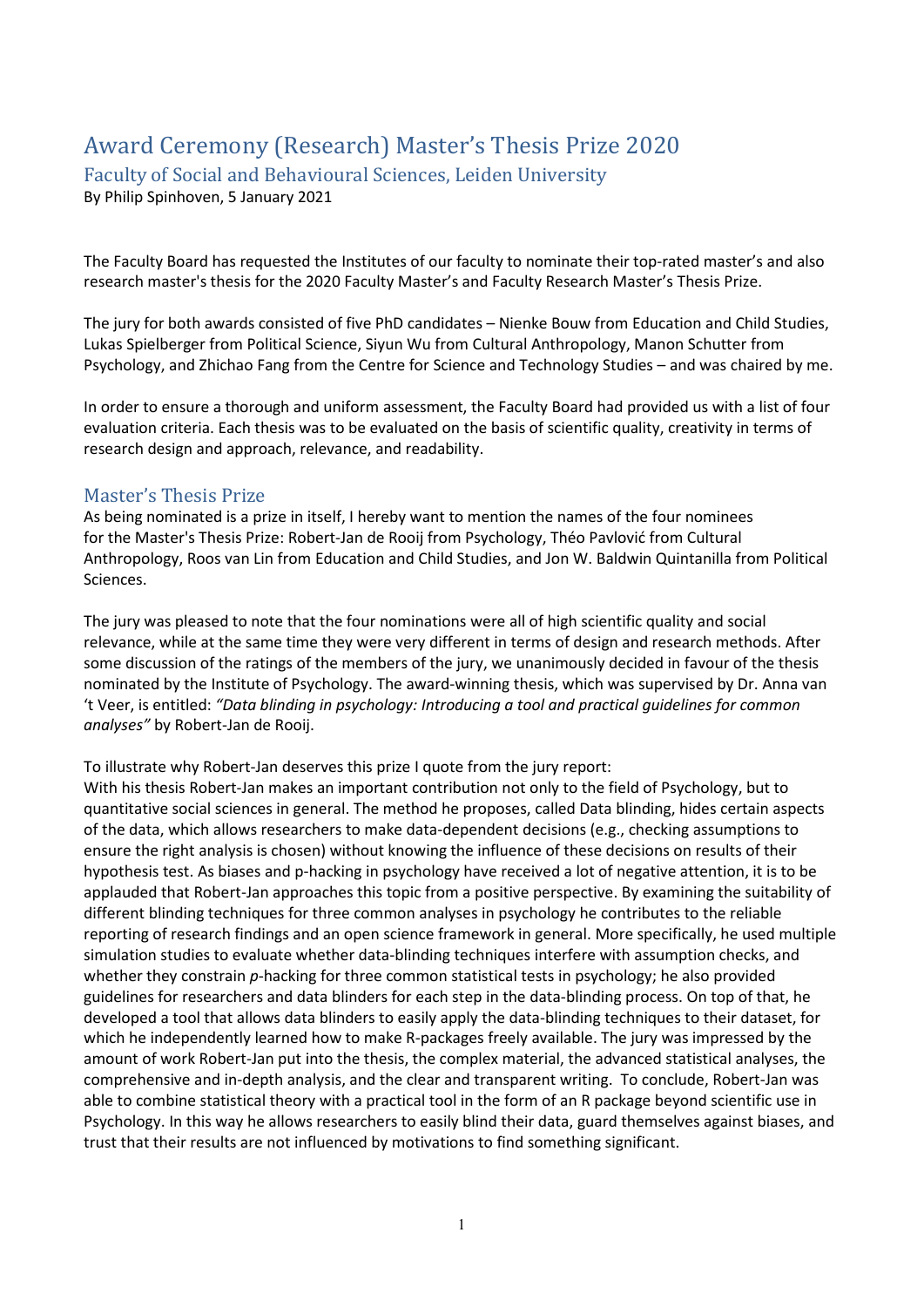## Research Master's Thesis Prize

The jury was also asked to nominate a candidate for the FSW Research Master's Thesis Prize. As there was no nomination from Political Sciences, the jury had to choose between the research master's thesis by Mirte Teunissen from Education and Child Studies, and that of Florian Thomas-Odenthal from Psychology. Being forced to make this choice was a kind of Solomon judgement, as both theses received almost identical scores for scientific quality, creativity in terms of research design and approach, relevance, and readability. As in this digital era we could not follow a strategy to reveal the true feelings of the nominating parties by cutting the master theses in two, we decided that "both have won and both must have prizes" one way or the other. But we had to make a choice, and after a constructive and lively discussion of the arguments underlying the individual ratings of the members of the jury, we unanimously decided that our nomination for the LUF Master's Thesis Prize 2020 would go to the thesis put forward by the Institute of Psychology. Florian Thomas-Odenthal's thesis will thus be nominated for the LUF Master's Thesis Prize. This thesis, supervised by Dr. Marc Molendijk, is entitled: *A healthy diet against depression: strong conclusions from weak evidence. A systematic review.*

To illustrate why Florian deserves to be nominated by our Faculty for the LUF Master's thesis prize, I quote from the jury report:

The potential effect of diet on depression onset and treatment is a topic widely debated in the scientific and popular literature. Florian noticed variance in the strength of the conclusions reported and decided to investigate the sources of different opinions in the scientific community about the possible benefits of diet for depression. He systematically searched databases for narrative reviews, systematic reviews, and metaanalyses on the effects of diet on depression, and independently rated their conclusions as strong, moderate, or weak using a standardized approach (the so-called GRADE-approach). The data showed that narrative reviews were much more likely than meta-analyses to report strong conclusions. The main findings of Florian's thesis were recently published in the international peer-reviewed journal PlosOne, and the paper is receiving widespread media attention.

So, as you may have deduced by now, the second unanimous decision of the jury was to nominate the research master's thesis put forward by the Institute of Education and Child Studies as the award-winning research master's thesis. Mirte Teunissen's thesis, supervised by Prof. Paul Vedder, is entitled: *A Multiple Perspectives Approach to Decision-Making in Foster Care Decision-making for Family Reunification in The Netherlands.*

To illustrate why Mirte deserves this prize I quote from the jury report:

Mirte's thesis is written in a very readable and transparent style for a broad audience, such as people who are working in child welfare and are dealing with out-of-home placements, but more specifically for foster care professionals and family. In writing in this way, she has been able to combine theory and practice and to build a bridge between foster care professionals and the juvenile court. The topic of her thesis has high societal relevance, as an important and challenging task in child welfare is taking decisions on the reunification of children with their birth parents after the children have lived in formal family foster care. As there are no empirical data to guide these decisions, the present thesis tries to generate the necessary evidence-based knowledge for different groups of experts involved in the process of reunification. In her innovative study, Mirte used concept mapping to identify the perspective of foster care professionals as well as the perspective of the juvenile court. Next, the unique criteria of each group were grouped and rated separately by foster care professionals and family judges. Finally, these data were analyzed with non-metric multidimensional scaling analysis and hierarchical cluster analysis, which resulted in a concept map of each perspective. Although the themes of the two concept maps overlapped to a large extent, the juvenile court considered only the foster parent-child relationship, while foster care professionals considered only the birth parent-child relationship, readiness of the family, and preparation and timing adapted to the child. On the basis of these results, Mirte made several suggestions to help the parties involved gain more insight into the perspective of other parties in the reunification process, as a step towards reaching consensus and possibly